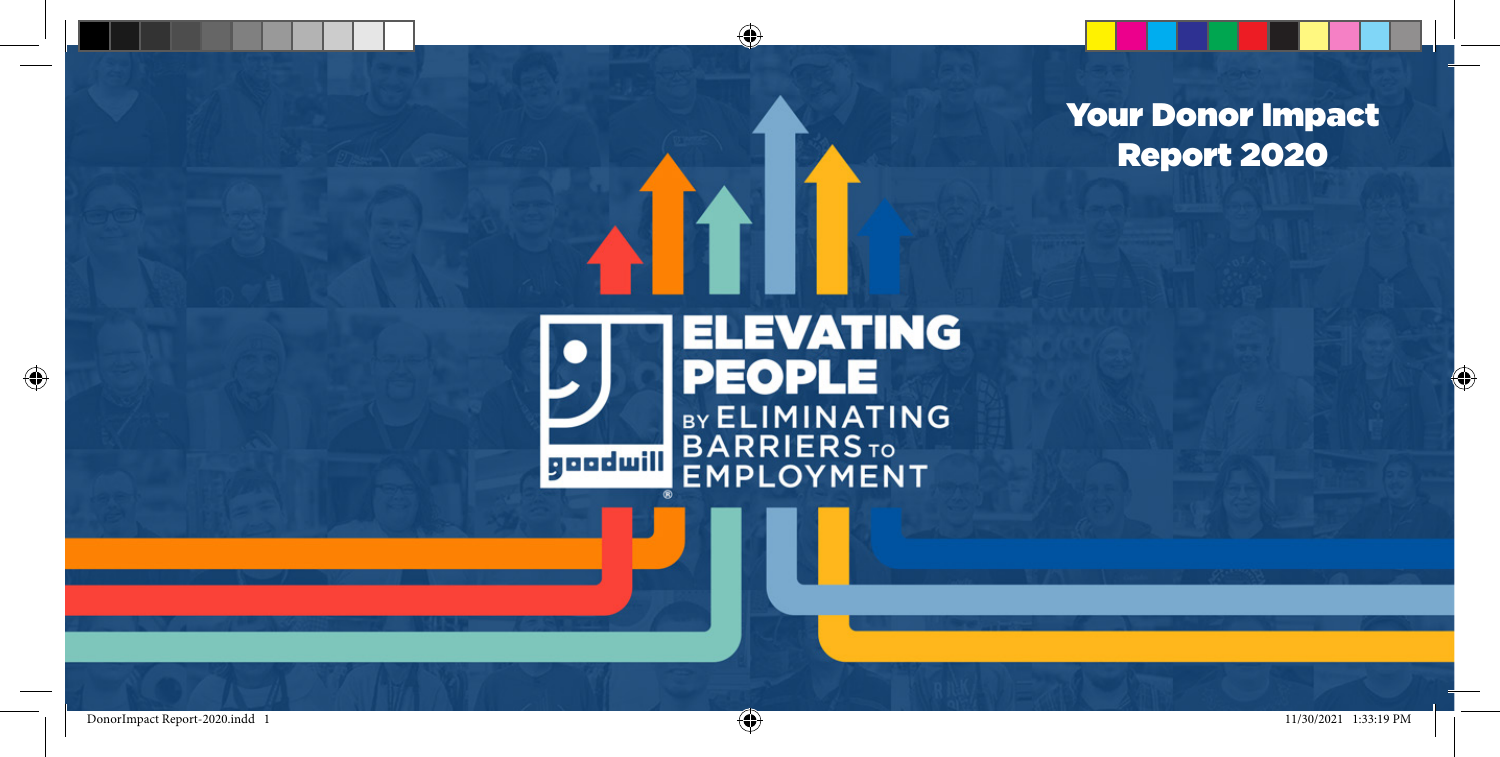

"When I lost my sight I really wasn't sure what my skillset was going to be. So when I came here and was presented obstacles that I overcame, it definitely gave me the confidence to try newer things."

James, who lost his eyesight in an accident two years ago, started at the Antigo Retail Store and Training Center through a partnership with North Central Health Care and has since been hired.

"I love the people and the place. Goodwill has done the best for me, and I'm very thankful for all these years."

⊕

Tammie, a team member at the Darboy Retail Store and Training Center, who celebrated 43 years with Goodwill this year. She started in 1977 through a partnership with Advocap and was hired a year later.





"As a Career Navigator, every day I have the privilege of demonstrating that Goodwill NCW genuinely values its people and earnestly supports them in being their best."

**Hoi,** who serves as a Career Navigator in the Lake Hallie and Rice Lake retail stores and training centers.

⊕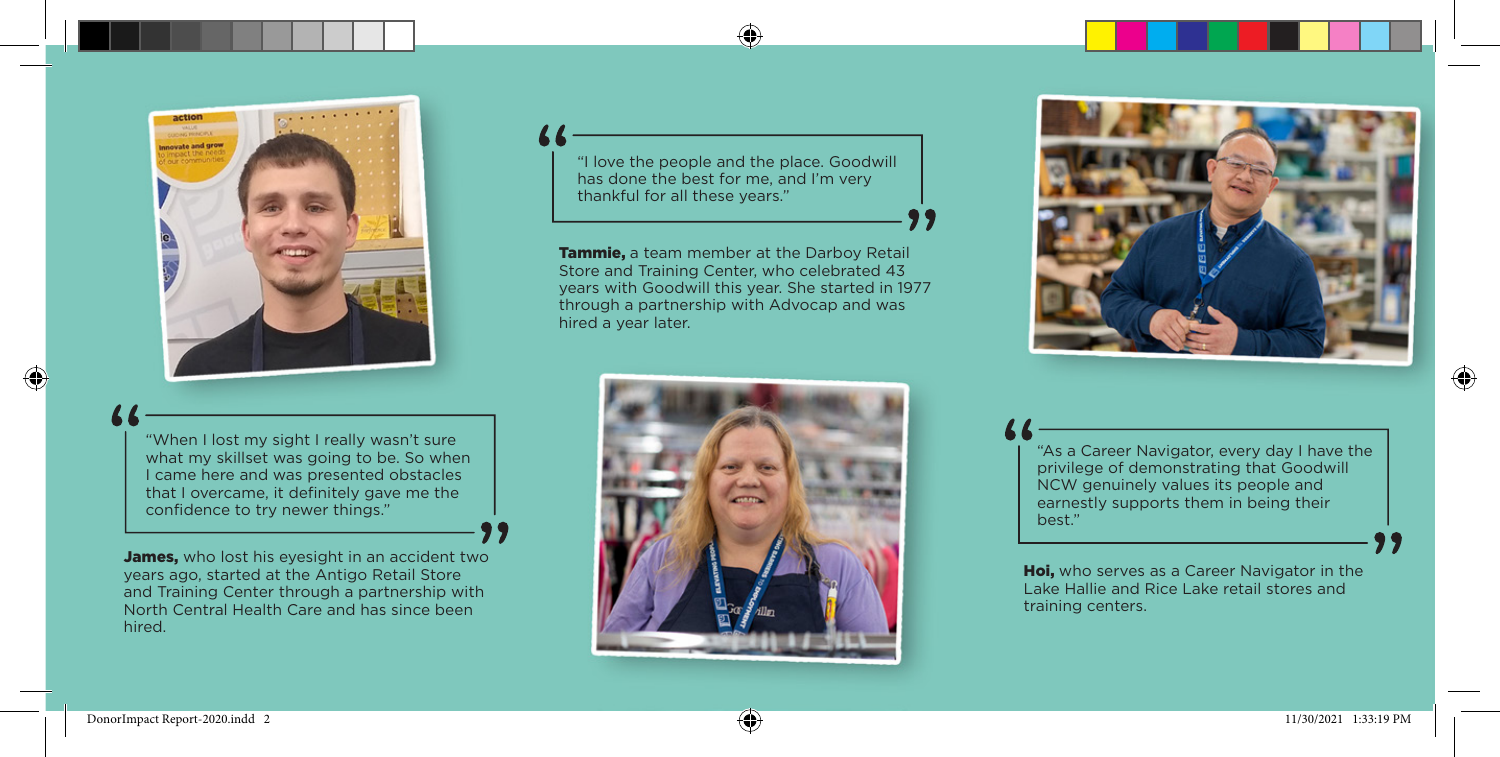"I get to guide and lead individuals through the challenges they face and watch them grow and succeed in ways they did not know were possible."

**Erin,** who serves in the Fox Valley as a job coach for individuals with disabilities and other barriers to employment.





⊕

"It's definitely helped me out a lot. Before this I was sitting around the house. I feel like it's really given me a purpose. They gave me a chance when no one else did."

**Dustin,** who came to the Tomah Retail Store and Training Center through a partnership with Aptiv.

"It always feels good to know that somebody over my shoulder believes in me and appreciates my work. I feel grand working here."

**Sally,** who started at the Waupaca Retail Store and Training Center through a partnership with Forward Service Corp. and has since been hired.



⊕